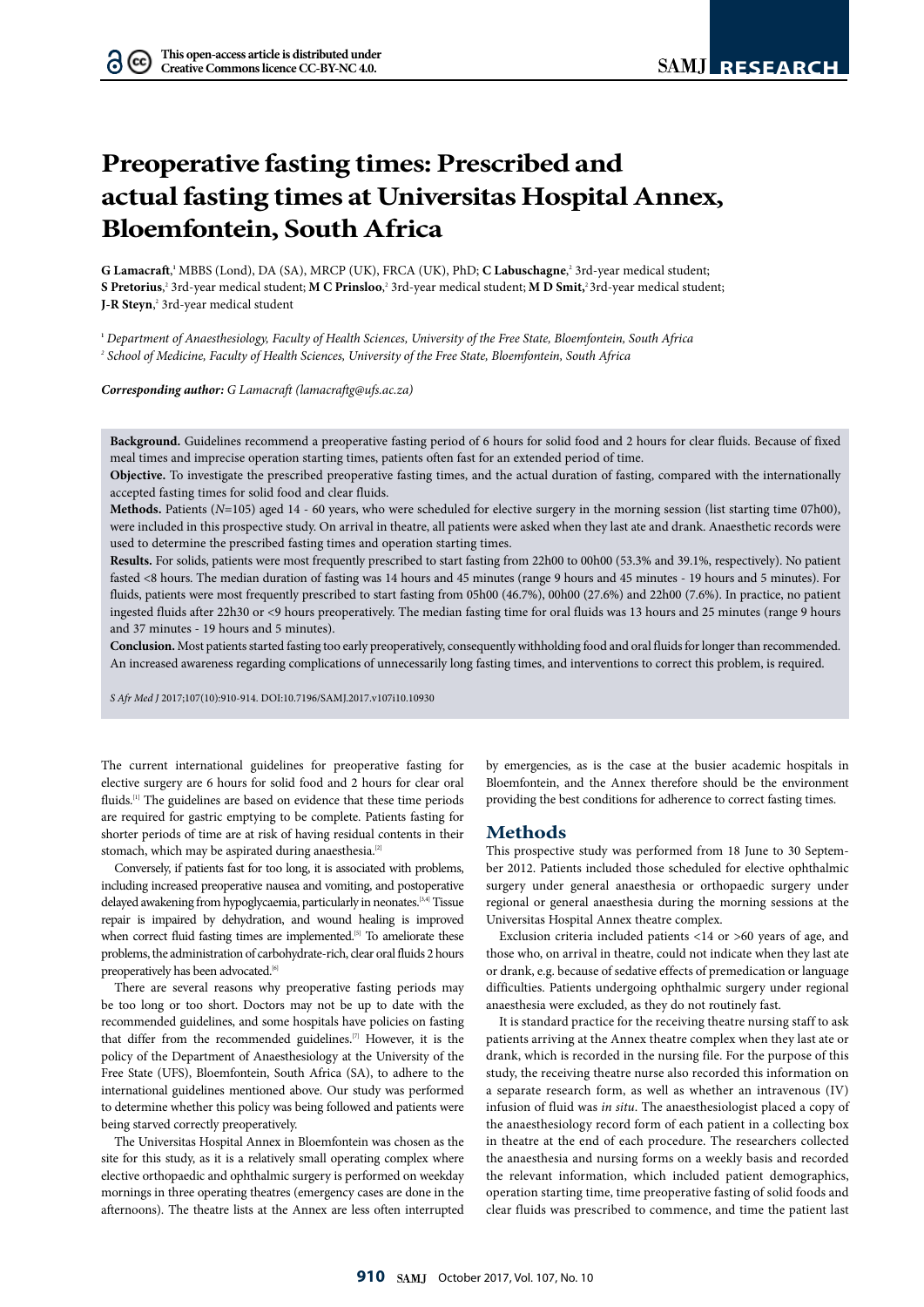ingested food or clear fluids preoperatively. The data were analysed by the Department of Biostatistics, UFS. The data were categorised and frequencies and percentages of the categories were calculated. The results of the fasting times were compared with the recommended preoperative fasting guidelines.<sup>[1]</sup>

## **Ethical appoval**

Research approval (ref. no. STUD 14/2012) was obtained from the Ethics Committee of the Faculty of Health Sciences, UFS.

## **Results**

During the research period, 249 patients underwent surgery, of whom 105 were eligible for inclusion in the study. The mean age of the patients was 36 (range 14 - 60) years; standard deviation (SD) 14.4). Males comprised 62.9% of the study patients. Six (5.7%) patients arrived at the theatre with a running IV fluid infusion.

#### **Operation starting times**

Operations started between 07h00 and 12h30 - 13h00 (Table 1). One procedure started early, at 06h45.

### **Prescribing of fasting times**

Most patients were prescribed to start fasting from solids either from 22h00 (*n*=56; 53.3%) or midnight (*n*=40; 39.1%). A small number of patients (*n*=9; 8.6%) were prescribed to start fasting from solids at any other time. For fluids, the starting times for fasting were 05h00 (*n*=49; 46.7%), midnight (*n*=29; 27.6%) and 22h00 (*n*=8; 7.6%). The remaining 19 (18.1%) patients were prescribed to start fasting from fluids at other times.

# **Actual times patients ate or drank preoperatively**

Patients most frequently ingested their last solid food preoperatively at 17h00 or 20h00 (31.4% and 29.5%, respectively). The earliest

| Table 1. Operation starting times $(N=105)$ |                    |
|---------------------------------------------|--------------------|
| Time                                        | $n\left(\%\right)$ |
| 06h00 - 06h59                               | 1(1.0)             |
| 07h00 - 07h29                               | 4(3.8)             |
| 07h30 - 07h59                               | 19(18.1)           |
| 08h00 - 08h29                               | 8(7.6)             |
| 08h30 - 08h59                               | 7(6.7)             |
| $09h00 - 09h29$                             | 12(11.4)           |
| 09h30 - 09h59                               | 13(12.4)           |
| $10h00 - 10h29$                             | 7(6.7)             |
| $10h30 - 10h59$                             | 13(12.4)           |
| $11h00 - 11h29$                             | 8(7.6)             |
| 11h30 - 11h59                               | 7(6.7)             |
| 12h00 - 12h29                               | 5(4.8)             |
| 12h30 - 13h00                               | 1(1.0)             |
|                                             |                    |

time patients ingested solids preoperatively was 16h00 (*n*=2; 1.9%) and the latest was 22h00 (*n*=4; 3.8%) (Fig. 1).

With regard to liquids, the most frequent times patients last ingested fluids orally were 20h00 (*n*=39; 37.1%), 21h00 (*n*=29; 27.6%) and  $22h00$  ( $n=12$ ; 11.4%). The earliest time patients stopped drinking was 16h00 (*n*=2; 1.9%), and the latest time was 22h30 (*n*=1; 1.0%) (Fig. 2).

# **Comparison of prescribed v. actual fasting times**

Only 2 (1.9%) patients fasted from solids from the time prescribed. The median time that patients fasted longer than prescribed was 5 hours and 42 minutes (1 hour and 40 minutes - 17 hours and 35 minutes).

More than a quarter (*n*=28; 26.8%) of patients fasted from food ≥2 hours than prescribed, and 32 (30.6%) for ≥5 hours than

prescribed (Table 2). One patient fasted an hour shorter than the time prescribed by the doctor, but still fasted >7 hours. No patient fasted from food for <6 hours or fluid <2 hours.

When comparing the prescribed and actual times for fasting from the intake of clear fluids, 42.3% of patients did not ingest fluids for at least 8 hours longer than prescribed. One patient ingested no oral fluids for 16 hours preoperatively. Only three (2.9%) patients ingested clear fluids 2 hours preoperatively (Table 2).

We calculated the time difference between the fasting guidelines and the prescribed fasting times. Only 1 patient was correctly prescribed to fast from solid food for 6 hours before the operation started, while 91 (86.7%) were instructed to fast at least 2 hours longer than this recommended fasting time. There were 2 patients who were prescribed to fast for







*Fig. 2. Actual time that patients started fasting from liquids compared with the time prescribed by the doctor.*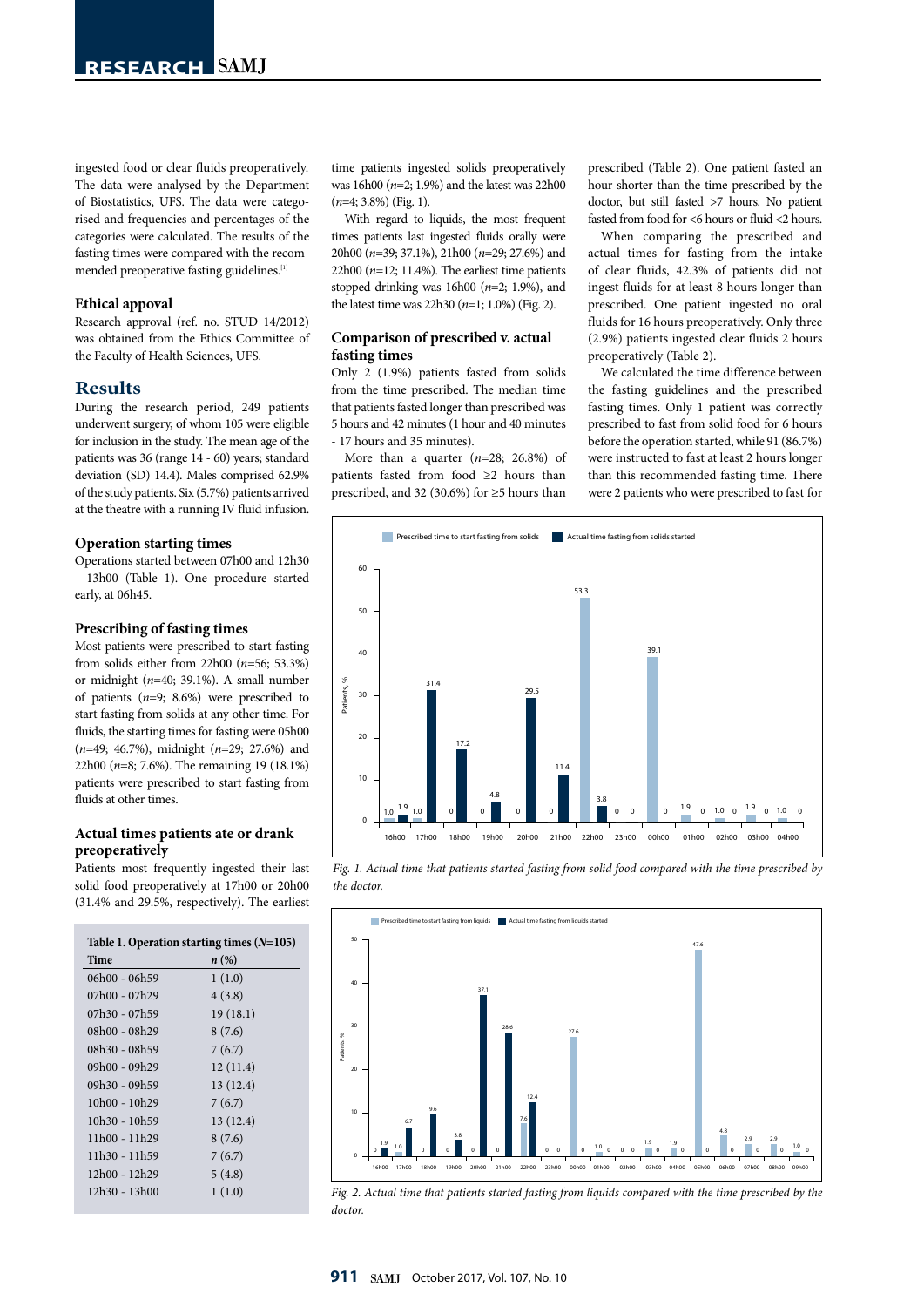≥11 hours than stipulated by the guidelines (Fig. 3).

For clear fluids, 20 (19.0%) patients were correctly prescribed to fast for only 2 hours preoperatively, and 72 (68.8%) for  $\geq$ 2 hours than the international guideline for fasting from clear fluids (Fig. 4).

The duration from the start of fasting from solid food until the operation commenced is shown in Fig. 5. No patient ingested solid food <9 hours before an operation. The mean duration of fasting from solid food was 10 hours. Most patients last ingested solid food 13 - 14 hours preoperatively, with the longest time 19 - 20 hours. Similarly, no patients ingested fluids <6 hours preoperatively. The mean duration of time that fluids had not been ingested preoperatively was 13 hours (9 hours and 37 minutes - 19 hours and 5 minutes) (Fig. 6).

## **Discussion**

Our findings showed that patients frequently fasted for longer periods than prescribed. On average, patients fasted 4 hours longer than the international guidelines for solid food and 8 hours longer than internationally prescribed for clear oral fluids. Furthermore, <6% of patients kept to the doctor's fasting recommendations. Only 1 participant (1.0%) fasted for a shorter time than prescribed. Approximately 72% of participants fasted from solid food 2 - 5 hours longer than the doctor's recommendation. Almost a quarter (22.9%) of the patients fasted from clear fluids for 9 hours longer than the doctor prescribed.  $(22.9\%$  $16h00$ 1<br>B<br>A

> In previous years, the routine at Universitas Academic Hospital was for preoperative patients to fast from 22h00 or midnight with regard to both food and fluids. However, the recent literature $[1,3,8]$ demonstrated that prolonged fasting could be detrimental to a patient's welfare and wound healing. Therefore, the Department of Anaesthesiology changed its practice regarding preoperative fasting times more than a decade ago and has since taught medical students and anaesthesiology registrars to use the fasting guidelines of 6 hours for solid food and 2 hours for clear fluids.

> Despite this teaching, our study showed that the former practice of fasting patients from either 22h00 or midnight remains prevalent, although theatre lists rarely start before 07h30. This pattern of fasting from 22h00 and midnight was particularly seen for fasting from solids. It was found – to a lesser extent – that 05h00 was the most frequent time to start fasting from clear fluids. These findings show that most doctors who

**Table 2. Time (hours) that patients deviated from doctors' prescribed preoperative fasting times (***N***=105)** 60

| Time deviated, h | Clear fluids, $n$ $(\%)$ | Solid foods, $n$ $(\%)$ |
|------------------|--------------------------|-------------------------|
| $\langle 1^*$    | 0(0)                     | 1(1.0)                  |
| $\boldsymbol{0}$ | 3(2.9)                   | 3(2.9)                  |
| 1                | 4(3.8)                   | 4(3.8)                  |
| $\overline{2}$   | 2(1.9)                   | 20(19.1)                |
| 3                | 10(9.5)                  | 10(9.5)                 |
| $\overline{4}$   | 13(12.4)                 | 21(20.0)                |
| 5                | 3(2.7)                   | 24(22.9)                |
| 6                | 4(3.9)                   | 8(7.6)                  |
| $\overline{7}$   | 7(6.7)                   | 9(8.6)                  |
| 8                | 16(15.2)                 | 1(1.0)                  |
| 9                | 24(22.9)                 | 2(1.9)                  |
| 10               | 5(4.8)                   | 1(1.0)                  |
| 11               | 5(4.8)                   | 1(1.0)                  |
| 12               | 5(4.8)                   | 0(0)                    |
| 13               | 3(2.9)                   | 0(0)                    |
| $>13$            | 1(1.0)                   | 0(0)                    |



*Fig. 3. Time difference between international guidelines for fasting from solid food (6 hours) and duration of patients' fast.* 



*Fig. 4. Time difference between international guidelines for fasting from liquids (2 hours) and duration of patients' fast.*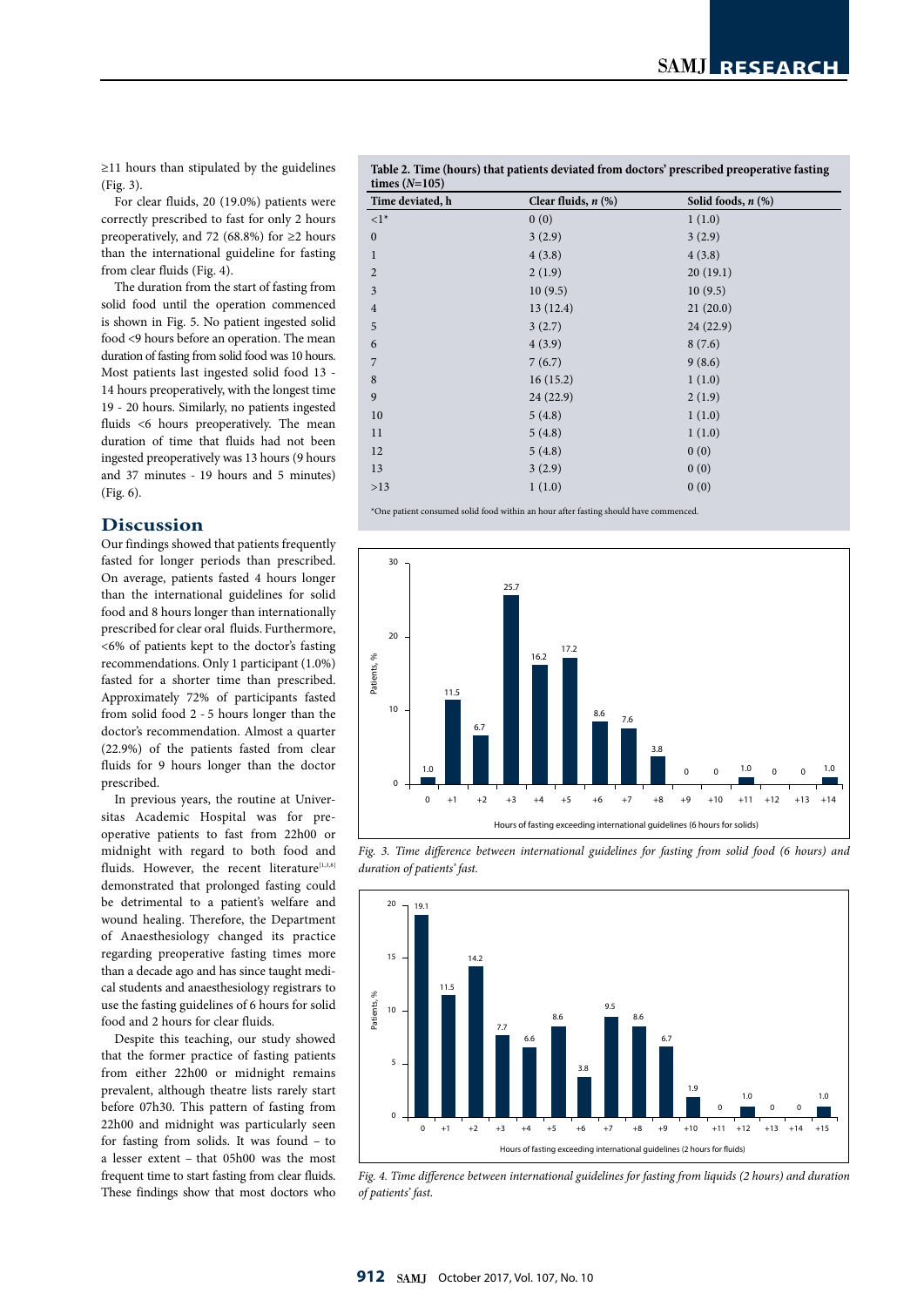9.6



Hours of fasting exceeding international guidelines (6 hours for solids)

*Fig. 5. Duration of time from start of fasting from solid food and commencement of surgical procedure.* 



*Fig. 6. Duration of time from start of fasting from liquids and commencement of surgical procedure.* 

prescribe fasting times for patients need further education regarding the correct periods of time that patients should fast.

Some patients do not understand the importance of instructions regarding preoperative fasting, leading to non-compliance with regulations. A study similar to ours measured the effect of patients' understanding of fasting protocols; knowledge and understanding of guidelines were associated with patients showing increased compliance with fasting regulations.[9] Patients and healthcare workers must have sufficient knowledge of preoperative fasting. They must know the importance, as well as the effects and complications, of not complying with these guidelines.

Doctors must correctly prescribe the preoperative fasting times. In our study, operations normally started at 07h30. To prevent understarving of patients, doctors can safely prescribe fasting from clear

fluids at 05h00 and solid food at 01h00, which corresponds with the internationally prescribed preoperative fasting guidelines.

The time of the first operation on a theatre list can be predicted with reasonable certainty, although it is not often certain when the following operations on the list will start, as the duration of an operation cannot be accurately predicted. However, the usual theatre times for various types of operations can be analysed and a reasonable estimate of the duration of an operation can be made. From this information, an estimate of the starting time of an operation can be made for subsequent cases on a theatre list. This should be the practice when compiling a theatre list, as it will then not be over- or under-booked. The anaesthesiologist can use the estimated theatre  $% \left\vert \cdot \right\rangle$  starting time written on the operating list as a guideline for the fasting times for a patient. However, it is often the practice that the estimated  $\begin{array}{ccccc}\n\overline{x} & \overline{x} & \overline{x} & \overline{x} & \overline{x} & \overline{x} & \overline{x} & \overline{x} & \overline{x} & \overline{x} & \overline{x} & \overline{x} & \overline{x} & \overline{x} & \end{array}$  operation starting time is not written on the theatre list, with the doctor inserting 'to follow' as the starting time. e.<br>P

> The problem of not estimating operation starting times is compounded by the unanticipated changes in the list order owing to equipment or star in the distance of the star of the compounded by the unanticipated changes in the list order owing to equipment or staffing problems. Consequently, patients fast for a longer period than required, as they were probably fasted with the assumption that all operations, regardless of the order on the theatre list, may start at any time from 07h30 onwards. Without management strategies to prevent these unexpected changes in the order of theatre lists and failure of doctors who compile the lists to estimate operation starting times, patients whose operations start later continue to be starved excessively. 1<br>|<br>|-

The over-prescribing of fasting times was exacerbated by patients who fasted for longer than prescribed, which resulted in most patients being starved for >10 hours from solids and 13 hours from fluids preoperatively. This practice was unlikely to be deliberate, but was most possibly owing to fixed times of ward meals. At the time of this study, the evening meal for diabetic patients was served at 17h00, and a drink with a sandwich at 20h00. Patients were not offered food or fluids outside of these times, as there was none available on the ward other than their own provisions. Patients were only given a small sip of water with their premedication on the morning of surgery, even if clear fluids were prescribed until 05h00. In some instances, patients may not have been present in the ward when the evening meal was served, as patients occasionally are sent for preoperative radiographs the day before surgery, and may miss their meal before fasting is due to start, prolonging their actual fasting times. Ward staff need to ensure that patients who have to fast, eat and drink adequately prior to the time fasting is initiated.

Delayed wound healing with an increased risk of infection associated with prolonged fasting is a potential complication in such patients. Another problem usually experienced is postoperative hunger and thirst. Some of the patients were scheduled to have arthroplasty operations, and because of knowledge of this problem, it was routine practice at the time of the study for surgeons to commence these patients on IV fluids the night before operation; hence, some patients (*n*=5*)* came to theatre with an IV infusion *in situ*. This was not routine practice for patients undergoing other types of surgery. If patients are given access to clear fluids until 2 hours preoperatively, it should not be necessary to have IV fluid infusions to prevent preoperative dehydration.

As a result of this study, the hospital will in future supply sandwiches for preoperative patients at 22h00 the night before surgery and a carbohydrate-rich clear-fluid drink at 05h00 on the day of surgery. It is hoped that these measures will prevent patients from fasting for too long preoperatively.

Similar studies have recently been published. Gebremedhn and Nagaratnam<sup>[10]</sup> conducted a cross-sectional study, where 43 patients